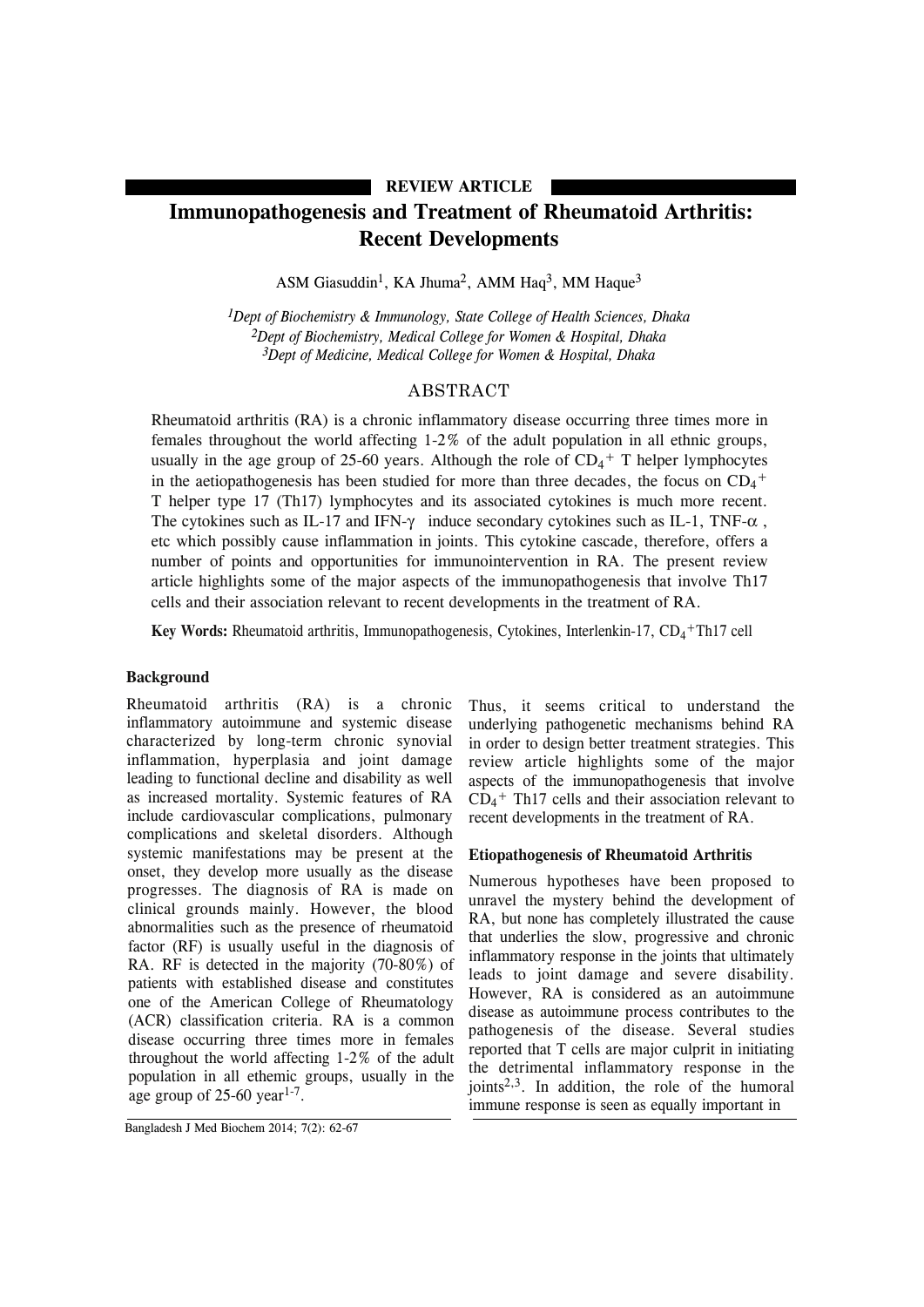#### Immunopathogenesis and Treatment of Rheumatoid Arthritis: 63

autoimmune RA, where auto-antibodies (rheumatoid factor, RF) are generated against the healthy joint tissue. Over the long term these auto-antibodies damage the tissue of the joints leading to the pathological condition in RA  $(Figure-1)^8$ . Several studies have suggested that RA is triggered by genetic, environmental, epigenetic and dietary factors<sup>8,9.</sup>



**Figure-1:** Pathological triggers of RA. Genetic factors such as alterations to the genes for HLA-DRB1, B8, DR4 and IL-1 IF may trigger the development of RA by generating an inflammatory response. Environmental factors including smoking and intestinal microbiota are also thought to be involved in a reduction in tolerance, which can induce autoimmunity by producing autoantibodies (RA factor). Moreover, it has also been suggested that a high salt diet might play a role in triggering the joint inflammation in RA by inducing pathogenic Th17 cells (adapted from reference 8).

The most accepted hypothesis is the inflammatory response mediated by humoral and cell mediated immune responses. The role of IgG autoantibodies and immune complexes has been recognized as a potent pathological trigger of inflammatory response, and autoantibodies (RF) are detected in more than 80% of RA patients. These autoantibodies consistently erode the lining of the joints, producing inflammation of the synovium and the symptoms associated with  $RA^{2,3,9}$ . However, the major concerns in RA are associated with the inflammation triggered by T lymphocytes. More recently, the role of  $CD_4$ <sup>+</sup> T helper lymphocytes has been established as the major contributor to chronic inflammation in RA (Figure-2) $^{10,11}$ .



**Figure-2:** T- cell mediated pathway of RA. Antigen presenting cells (APC) activate T cells which in turn activate specific cytokines (eg IL-2, IL-17 and IFN-g). These cytokines in turn activate secondary cytokines (mainly IL-1 and TNF-a) that induce inflammation in joints (adapted from reference 11).

The role of T cells in the pathogenesis of RA has been studied for more than three decades. However, the focus on a particular subset of CD4 <sup>+</sup> T helper cells, i.e. T helper cells type 17 (Th17) and its associated cytokines particularly 1L-17, is much more recent. Studies to know the role of Th17 in RA have already provided a deeper understanding of the pathophysiological mechanisms involved in triggering the detrimental inflammatory response. 1L-17 and 1FN-γ in turn induce production of secondary cytokines such as 1L-1 and  $TNF\alpha$  which cause inflammation in joints $10,11$ . However, the complete mechanism behind this complex process remains enigmatic and controversial, and requires further study both in human and animal models.

## **T Helper 17 (Th17) Cells & Their Cytokines**

Upon activation,  $CD_4$ <sup>+</sup>T cells differentiate into T helper subsets with different cytokine profiles and functions. Until recently, T helper cells were categorized into two subsets, Th1 and Th2, depending on the cytokines produced. However, with progress in immunological techniques and intense research in the area, it is now apparent that there is a third subset, Th17, which produces the cytokine IL-1712. The physiological function of Th17 cells is to provide host defense against extracellular bacteria and some fungi against which Th1 and Th2 cells are not fully effective<sup>13</sup>.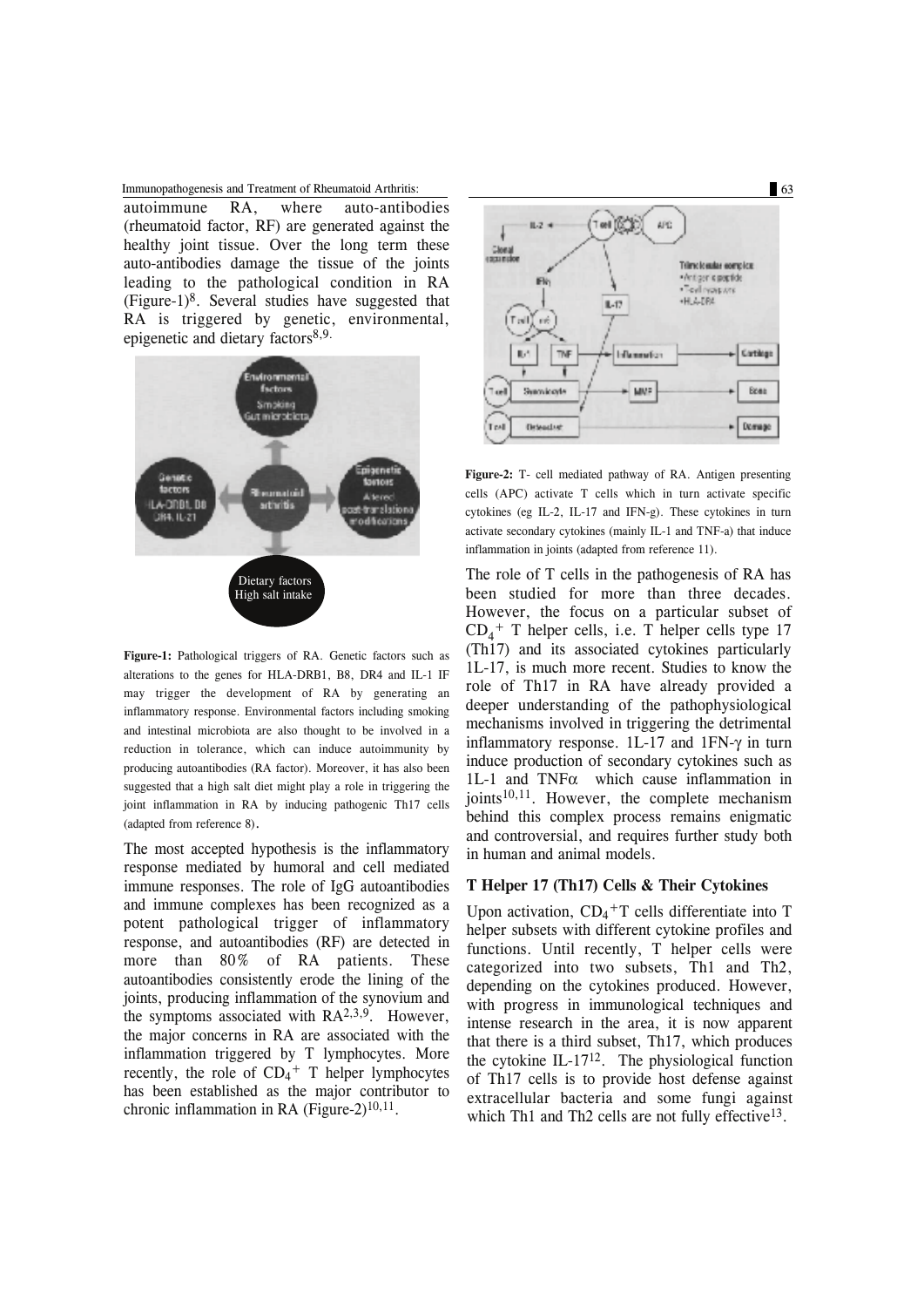However, their essential role in autoimmune diseases is a major cause of concern, as numerous studies, both in animal and human experimental models, have suggested a pathological role.

Recent reports suggest that IL-17 is a proinflammatory cytokine that induces the production of other inflammatory cytokines, e.g. IL-1, IL-6, IL-8, IL-21, IL-23 and TNF- $\alpha$ . These cytokines have been implicated in the pathogenesis of many inflammatory diseases including RA. Moreover, It is suggested that IL-6 and TNF- $\alpha$  induce the differentiation of Th17 cells, whereas IL-21 and IL-23 promote the proliferation of Th17 cells. Furthermore, studies reported that the cytokines produced by Th17 are co-related with the cytokines produced by another pro-inflammatory T helper cells subset, Th1, suggesting a central role for Th17 in the development of inflammatory disease<sup>14</sup>.

Initially it was suggested that the proinflammatory cytokine IL-23 played a prominent role in the differentiation of Th17, as IL-23 deficient transgenic mice have been reported to lack IL-17-producing T cells. In vitro, however, IL-23 did not seem sufficient to generate Th17 from native T-cells precursors. Furthermore, in the presence of transforming growth factor-β (TGF-β) and IL-6, the role of IL-23 in Th17 differentiation appeared to be dispensable. These findings suggested that TGF-β, along with IL-6, is both central and sufficient in Th17 differentiation<sup>15</sup>.

However, Kato and Fox reported that the combination of TGF-β and IL-6 does not induce Th17 cells, a finding supported by Manel et al., who also reported that TGF-β and IL-6 are not sufficient for the differentiation of Th17 cells in humans. Their study suggested that TGF-β, along with IL-1 and IL-6 or IL-23, is necessary for human Th17 cells differentiation. Thus, in humans, the differentiating factor for Th17 remains controversial and requires further investigation<sup>13,16</sup>.

## **Role of Th17 Cells**

Various hypotheses have proposed a role for Th17 in RA. As mentioned previously, IL-17 has the potential to activate a diverse range of cell types that are implicated in the pathogenesis of RA.

Induction of chemokines by IL-17 indirectly attracts T and B cells, monocytes and neutrophils to the inflamed joint, all of which contribute to the pathogenesis of RA13. Kim et al. reviewed the role of Th17 and their associated cytokines in 55 RA patients and 20 osteoarthritis (OA) patients and assessed disease activity using the 28-joint disease activity score (DAS28). Furthermore, they also evaluated erythrocyte sedimentation rate (ESR), serum C-reactive protein (CRP) and RF level, and quantified IL-6, IL-17, IL-21, IL-23 and TNF- $\alpha$ using an enzyme-linked immunosorbent assay (ELISA) technique. Statistical analysis showed that a comparison of the frequency of Th17 cells in a patient with active and inactive RA was significant  $(P=0.03)$ , suggesting that Th17 was significantly higher in active RA patients or in OA patients  $(P=0.003)$ . Interestingly, the findings showed no significant difference in the frequency of Th1 cells between the active RA  $(P=0.29)$  and OA  $(P=0.10)$  groups. Thus, it was concluded that the Th17 subset has a wider role to play in the pathogenesis of RA than does the Th1 subset. Furthermore, an association between Th17 and RA was supported by the finding of a positive correlation between the percentages of Th17 cells in RA patients, the inflammatory marker CRP and the DAS28 score (Figure-3)<sup>14</sup>. However, the study failed to explain the implications of the other two major cytokines i.e., IL-23 and TNF-α in RA. Overall, the findings do show some correlation between Th17 and IL-6, IL-17 and IL-21, suggesting a pathological effect in RA. More importantly, the levels of these cytokines were also positively correlated with inflammatory markers such as CRP and ESR, adding further evidence for a connection between Th17 and RA14. Other clinical studies implicated Th17 cells in the pathogenesis of RA using flow cytometric analysis of cells and EIA for cytokines<sup> $17,18$ </sup>. The studies found that frequencies of Th17 cells and IL-17 strongly correlated with disease activity both at the onset and during progression of RA.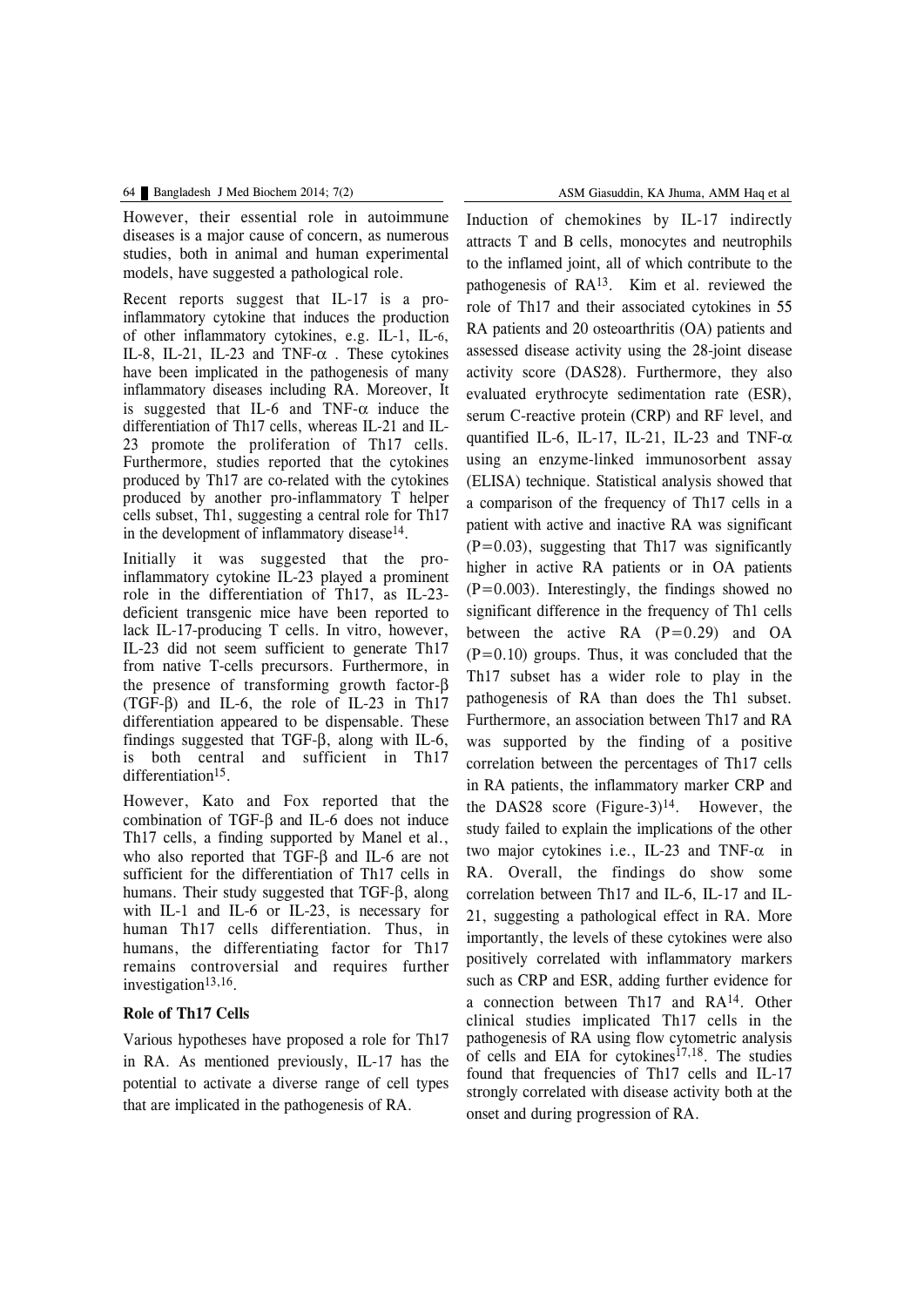



**C - reactive protein (CRP) (mg/dl)**



**DAS 28 Score**

**Figure-3:** Correlation between the percentage of Th17 cells and a) C-reactive protein and b) DAS28 in RA patients (adapted from reference 14).

However, the study failed to show a correlation between Th17 frequency and CRP level in patients and was limited in that it looked only at IL-17. Overall, the study established an association between Th17 cells and their cytokines, suggesting a pathological mechanism behind RA17.

#### **Recent Development in Treatment**

It has been stated in the etiopathogenesis of RA that IL-17 and IFN- $\gamma$  from CD<sub>4</sub><sup>+</sup> Th cells in turn activate production of secondary cytokines mainly IL-1 and TNF-α from macrophage that induced inflammation in joints. This cytokines cascade therefore offers a number of points and opportunities for immunointervention $17-20$ .

In rheumatoid arthritis (RA), the conventional therapies (first-line, second-line, third-line drugs) provide more or less effective symptomatic relief for a decade or so from the onset of the disease. The mainstay of treatment in RA comprises the early use of small molecule disease-modifying antirheumatic drugs (DMARDs) for induction of remission with or without steroids. Among the

DMARDs, the first-line drugs (non-steroidal antiinflammatory drugs, NSAIDs) are methotrexate, sulfasalazine, hydrochloroquine, leflunomide, gold, D-penicillamine, azathiorine, cyclophosphamide and cyclosporin. A partial or nonresponse to DMARDs therapy prompts increase in the dose or use of an additional DMARD with or without corticorteroids such as prednisoline, methye prednisolone (second line drugs) $2^{1-23}$ . However, the chronic inflammatory destructive processes involving connective tissue, cartilage and bone with their attendant disability progress relentlessly in majority of patients. Secondly, use of 'second-line' and 'third-line' drugs in RA are limited due to their side effects<sup>21-23</sup>. Regarding the third-line therapy studies in animal and RA patients have confirmed that  $TNF-\alpha$ , an inflammatory cytokine, is of major importance in the rheumatoid disease process and thus, it might be an effective therapeutic target in RA. Animal model experiments and clinical trials were conducted with anti-TNF monoclonal antibody (anti-TNF-α MoAb) in RA recently. This anti-TNF-α MoAb therapy was found to be both effective and safe which documented the comingof-age of cytokine-based immunointervention in RA18,20. However, The use of biological therapies with biologies (third-line drugs) such as anti-TNF MoAb, anti-CD20 receptor antibody therapy (Retuximab), anti-T cell activation therapy (Abatacept), anti IL-6 receptor therapy (Tocilizumab), Anti IL-1 receptor (Anaklora), etc are reserved for the treatment of patients who have high disease activity despite having an adequate trial of traditional DMARDs with or without steroids. The biologics are targeted towards specific cytokines and other cell-surface molecules regulating the immune response. Although generally well tolerated, biological therapies increase the risk of serious infections, reactivation of tuberculosis and development of malignancies due to suppression of the immune response. Although biological treatment is more effective than standard DMARD therapy, treatment costs are significantly greater. Because of this, many countries have set guidelines restricting their use. Current UK recommendations are that biological therapy should be initiated only in active RA (DAS  $28 > 5.1$ ) when an adequate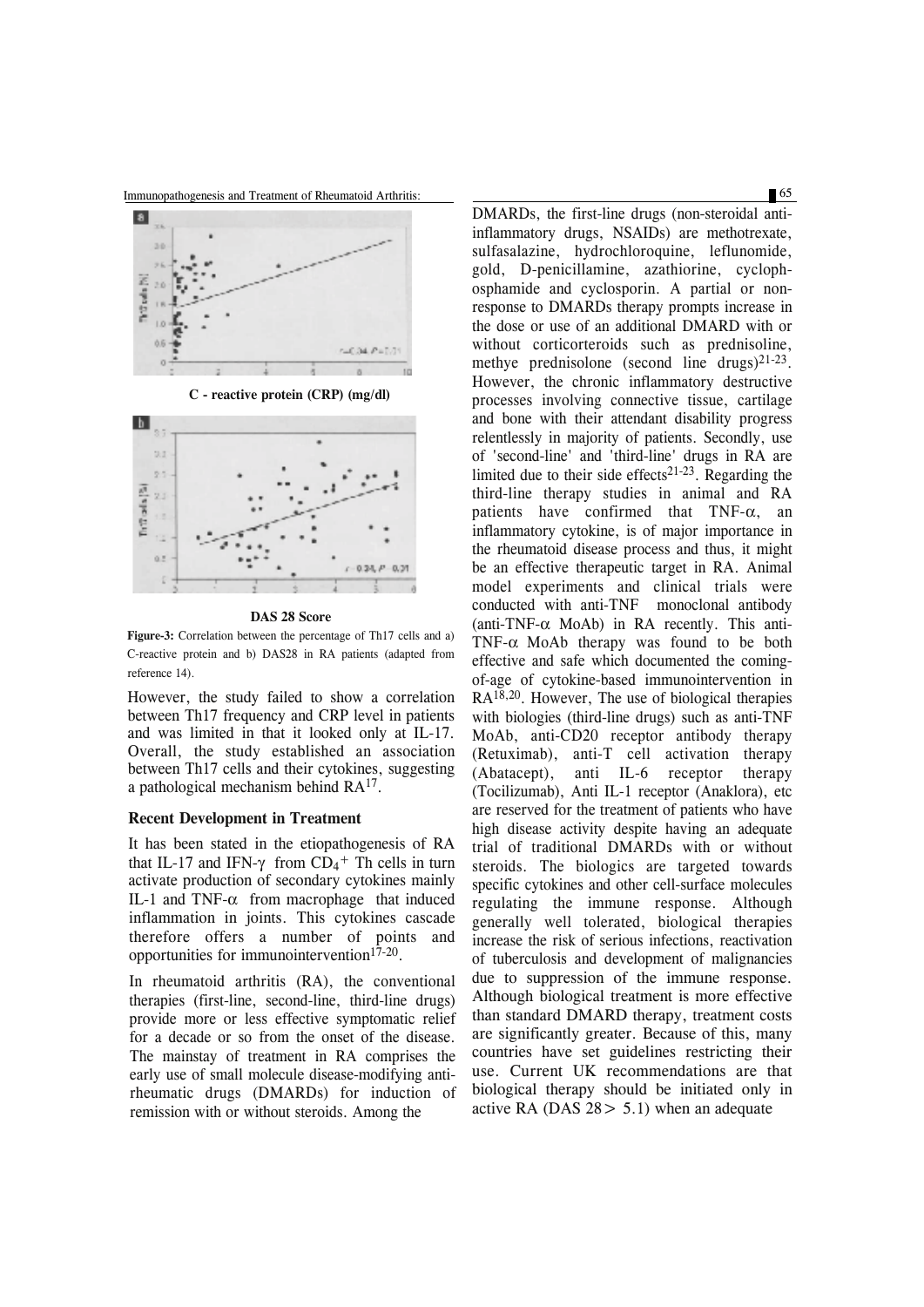trial of at least two other DMARDs (including methotrexate) has failed $^{23}$ .

The focus on Th17 cells and their cytokines is fairly new. Different conclusions have emerged about the potential role of Th17 in RA and interesting findings implicate Th17 cells rather than the more generally accepted Th1-mediated inflammatory response in  $RA^{14}$ . In another study, Leipe et al implicated a role for Th17 in RA both in the early and late stages and they established that Th17 cells enhance production of IL-17 which induces systemic inflammation in RA17. Similarly, Janke et al explained the pathological potential of Th17 cells in both in vitro and in vivo experimental models, suggesting that the combination of TGF-β and IL-6 is sufficient to induce inflammatory response in models in vivo $18$ . It is clear that Th17 cells may have different roles in different experimental models. In vitro models showed greater correlation between Th17 cytokines and RA, perhaps due to the fact that the in vitro model system lacks the microenvironment required for differentiation and proliferation of Th17 cells naturally. In the animal model, the role of Th17 cells could be different as many interactions occur with other components of the immune system, all of which may affect the differentiation and proliferation of Th17 cells<sup>24,25</sup>.

In conclusion, such findings obviously require further study to develop new immunotherapeutic interventions. This would help to achive greater success of cytokine-based immunointervention without side-effects and to develop it as the 'fourth-line' treatment modality for a wide range of autoimmune diseases including RA. Researchers are optimistic that modern medicine would certainly witness the application of this noble immunotherapy enabling to selectively target cytokines, e.g. TNF-α, IL-17 and other cytokines in the cascade possibly in RA in the near future.

## **References**

1. Dohertty M, Ralston SH. Musculoskeletal disease (Inflammatory joint disease). In: Colledge NR, Walker BR, Ralston SH (Editors). Davidson's Principle & Practice of Medicine, 21st Edition; Edinburgh: Churchill Livingstone (Elsevier); 2010: 1088-1105.

- 2. Delves PJ, Martin SJ, Burton DR, Roitt IM. Roitt's Essential Immunology, 11th Edition; Oxford, UK: Blackwell Publishing Ltd; 2006: 410-55.
- 3. Chapel H, Haeney M, Misbah S, Froden N. Essentials of Clinical Immunology, 4th Editon; Oxford, UK: Blackwell Science Ltd; 1999: 183-205.
- 4. Abreu I, Laroche P, Bastor A, Issert V, Cruz M et al. Multiplexed immunoassay for detection of rheumatoid factors by FIDISTM technology. **Ann NY Acad Sci** 2005; **1050** : 357-63.
- 5. Voll RE, Kalden JR. Do we need new treatment that goes beyond tumor necrosis factor blockers for rheumatoid arthritis? **Ann NY Acad Sci** 2005; **1051:** 799-810.
- 6. Fuchs HA, Sergent JS. Rheumatoid arthritis: the clinical picture. In: Arthritis and Allied Conditions: A Textbook of Rheumatology; Baltimore: Williams & Wilkins; 1997: 1041-70.
- 7. Arnet FC, Edworthy SM, Bloch DA, McShane DJ, Fries JF, Cooper NS et al. The American Rheumatism Associaton 1987 revised criteria for classification of rheumatoid arthritis. **Arthritis Rheum** 1988; **31:** 315-24.
- 8. McInnes IB, Schett G. The pathogenesis of rheumatoid arthritis. **N Eng J Med** 2011; **365:** 2205-19.
- 9. Silverman GJ, Carson DA. Roles of B cells in rheumatoid arthritis. **Arthritis Res Ther** 2003; **5:** 1-6.
- 10. Solomon GE. T-cell agents in the treatment of rheumatoid arthritis. **Bull NYU Hosp Jt Dis** 2010; **68:** 162-65.
- 11. Panayi GS. B cells: a fundamental role in the pathogenesis of rheumatoid arthritis? **Rheumatology** (Oxford) 2005; **44:** 23-27.
- 12. Korn T, Bettelli E, Oukka M, Kuchroo VK. IL-17 and Th17 cells. **Annu Rev Immunol** 2009; **27:** 485- 517.
- 13. Kato H, Fox DA. Are Th17 cells an appropriate new target in the treatment of rheumatoid arthritis? **Clin transl Sci** 2010; **3:** 319-26.
- 14. Kim J, Kang S, Kim J, Kwon G, Koo S. Elevated levels of T helper 17 cells are associated with disease activity in patients with rheumatoid arthritis. **Ann Lab Med** 2013; **33:** 52-59.
- 15. Stockinger B, Veldhoen M. Differentiation and function of Th17 T cells. **Curr Opin Immunol** 2007; **19:** 281-86.